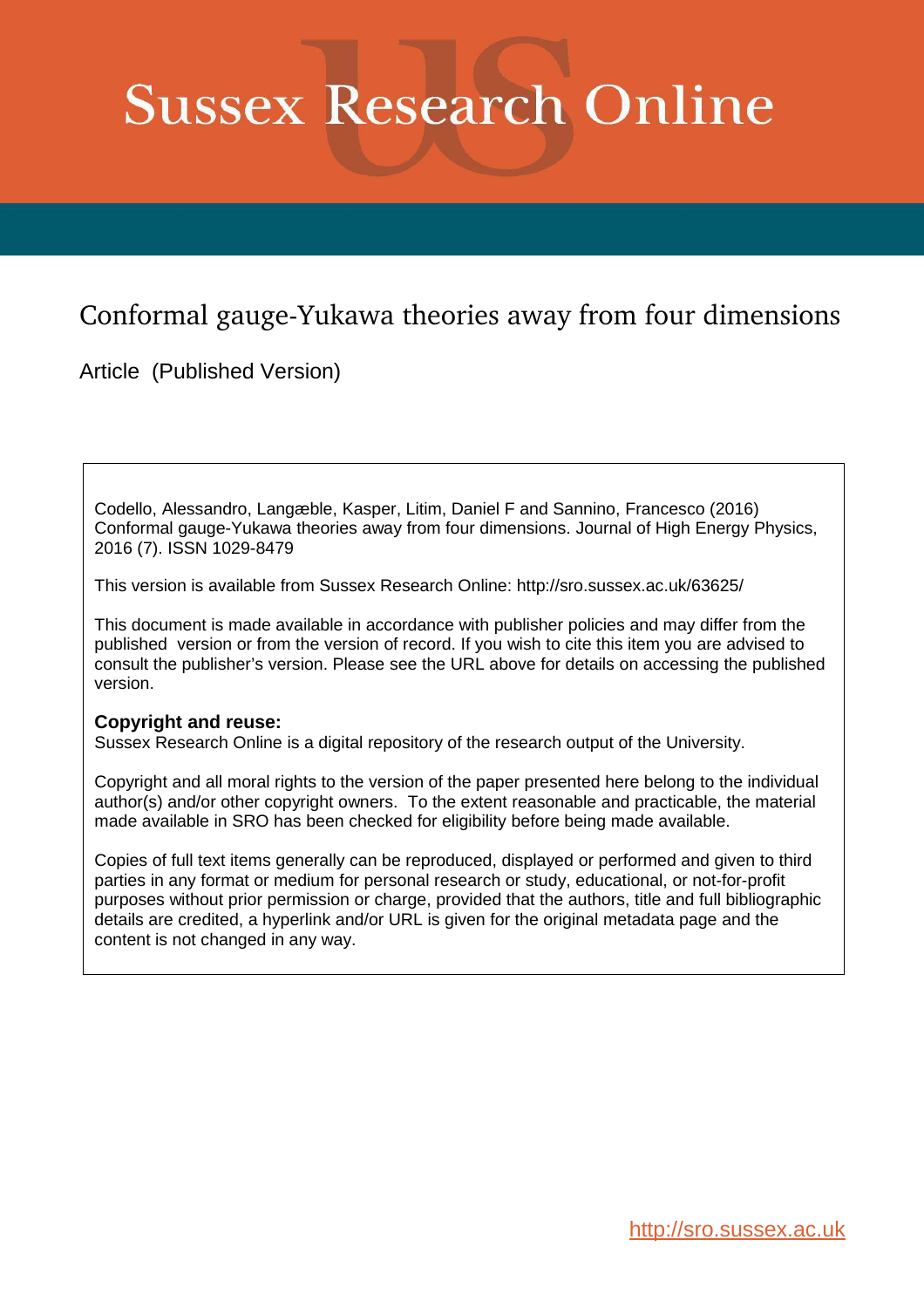PUBLISHED FOR SISSA BY 2 SPRINGER

RECEIVED: March 23, 2016 Revised : June 23, 2016 Accepted : July 6, 2016 PUBLISHED: July 22, 2016

# Conformal gauge-Yukawa theories away from four dimensions

Alessandro Codello, ${}^a$  Kasper Langæble, ${}^a$  Daniel F. Litim ${}^b$  and Francesco Sannino ${}^{a,c}$ 

- <sup>a</sup>*CP*<sup>3</sup> *-Origins, University of Southern Denmark, Campusvej 55, Odense, DK-5230 Denmark*
- <sup>b</sup>*Department of Physics and Astronomy, University of Sussex, Brighton, BN1 9QH U.K.*
- <span id="page-1-0"></span><sup>c</sup>*Danish Institute for Advanced Study, Danish IAS, University of Southern Denmark, Campusvej 55, Odense, DK-5230 Denmark*

*E-mail:* [codello@cp3.sdu.dk](mailto:codello@cp3.sdu.dk) , [langaeble@cp3.sdu.dk](mailto:langaeble@cp3.sdu.dk) ,

[d.litim@sussex.ac.uk](mailto:d.litim@sussex.ac.uk) , [sannino@cp3.dias.sdu.dk](mailto:sannino@cp3.dias.sdu.dk)

Abstract: We present the phase diagram and associated fixed points for a wide class of Gauge-Yukawa theories in  $d = 4 + \epsilon$  dimensions. The theories we investigate involve nonabelian gauge fields, fermions and scalars in the Veneziano-Witten limit. The analysis is performed in steps, we start with  $\text{QCD}_d$  and then we add Yukawa interactions and scalars which we study at next-to- and next-to-next-to-leading order. Interacting infrared fixed points naturally emerge in dimensions lower than four while ultraviolet ones appear above four. We also analyse the stability of the scalar potential for the discovered fixed points. We argue for a very rich phase diagram in three dimensions while in dimensions higher than four certain Gauge-Yukawa theories are ultraviolet complete because of the emergence of an asymptotically safe fixed point.

Keywords: Field Theories in Higher Dimensions, Field Theories in Lower Dimensions, Renormalization Group

ArXiv ePrint: [1603.03462](http://arxiv.org/abs/1603.03462)

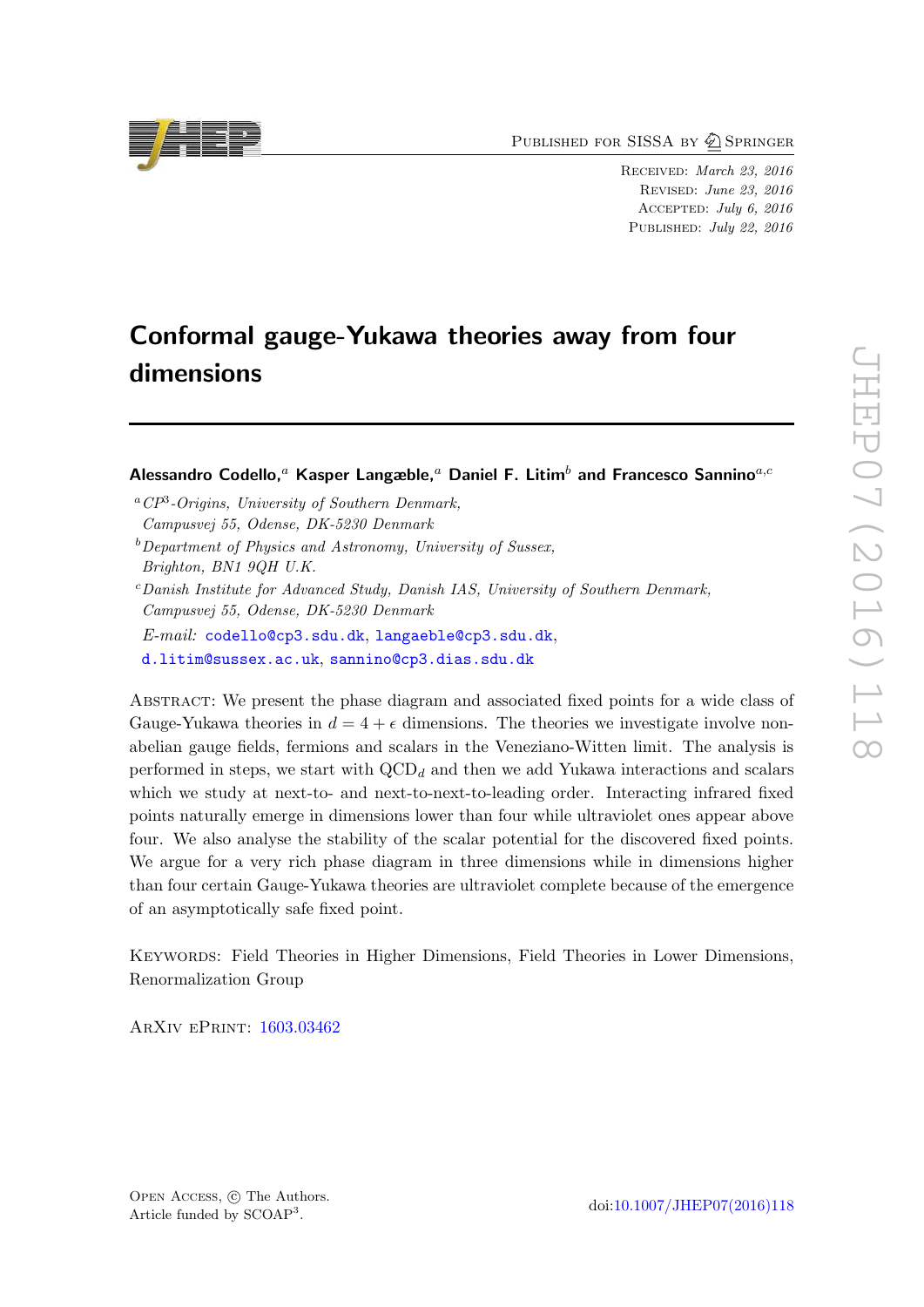### Contents

|             | 1 Introduction                       |                |
|-------------|--------------------------------------|----------------|
|             | 2 Gauge-Yukawa theory template       | $\bf{2}$       |
| 3           | $\mathrm{QCD}_d$                     | $\bf{5}$       |
|             | $3.1\,$<br>$QCD_d$ at leading order  | 5              |
|             | 3.2 $QCD_d$ at next-to-leading order | 6              |
|             | 4 Gauge Yukawa                       | 6              |
|             | 4.1 Next-to-leading order            | $\overline{7}$ |
|             | 4.2 Next-to-next-to-leading order    | 9              |
| $5^{\circ}$ | Conclusion                           | 12             |

# <span id="page-2-0"></span>1 Introduction

There has been recent interest in the conformal structure of gauge theories in  $d = 4 +$  $\epsilon$  dimensions with special attention to  $\text{QED}_d$  [[1\]](#page-13-0). Reference [[2\]](#page-13-1) is a nice review of the dynamics and applications of several quantum field theories in lower dimensions such as QED <sup>3</sup>, that has been further investigated in [ [3\]](#page-13-2).

Of particular interest are applications to phase transitions with multiple order parameters such as confinement and chiral symmetry breaking  $[4, 5]$  $[4, 5]$  at nonzero finite temperature and matter density. Analyses in  $d = 4 + \epsilon$  revealed intriguing possibilities such as the possible occurrence of tetracritical-type phase transitions [ [6\]](#page-13-5). Related recent studies appeared in [\[7](#page-13-6)[–9\]](#page-13-7). Away from four dimensions nonabelian gauge theories have been studied in [\[10](#page-13-8) [–14\]](#page-13-9), the non-linear sigma model in [\[15\]](#page-13-10) and scalar QED <sup>3</sup> in [\[16\]](#page-13-11). Similarly quantum gravity has been investigated in general dimensions in [\[17](#page-13-12) [–19\]](#page-14-0).

Our goal is to go beyond the present knowledge by simultaneously extending the perturbative analysis beyond the leading order and by including gauge-singlet scalar degrees of freedom. The latter are in the form of complex scalar Higgs matrices that are bifundamental with respect to the global symmetry group. In this initial investigation we work in the Veneziano-Witten limit of infinite number of flavors and colors to neatly uncover the salient properties.

<span id="page-2-1"></span>In four dimensions a similar analysis has led to the discovery of the first nonsupersymmetric class of asymptotically safe quantum field theories [\[20\]](#page-14-1). Furthermore the quantum corrected potential was determined in [\[21\]](#page-14-2) while basic thermodynamic properties were uncovered in [\[22\]](#page-14-3). The nonperturbative dynamics of supersymmetric cousin theories in four dimensions was analysed in [\[23\]](#page-14-4), further generalising or correcting the results of [\[24\]](#page-14-5). Here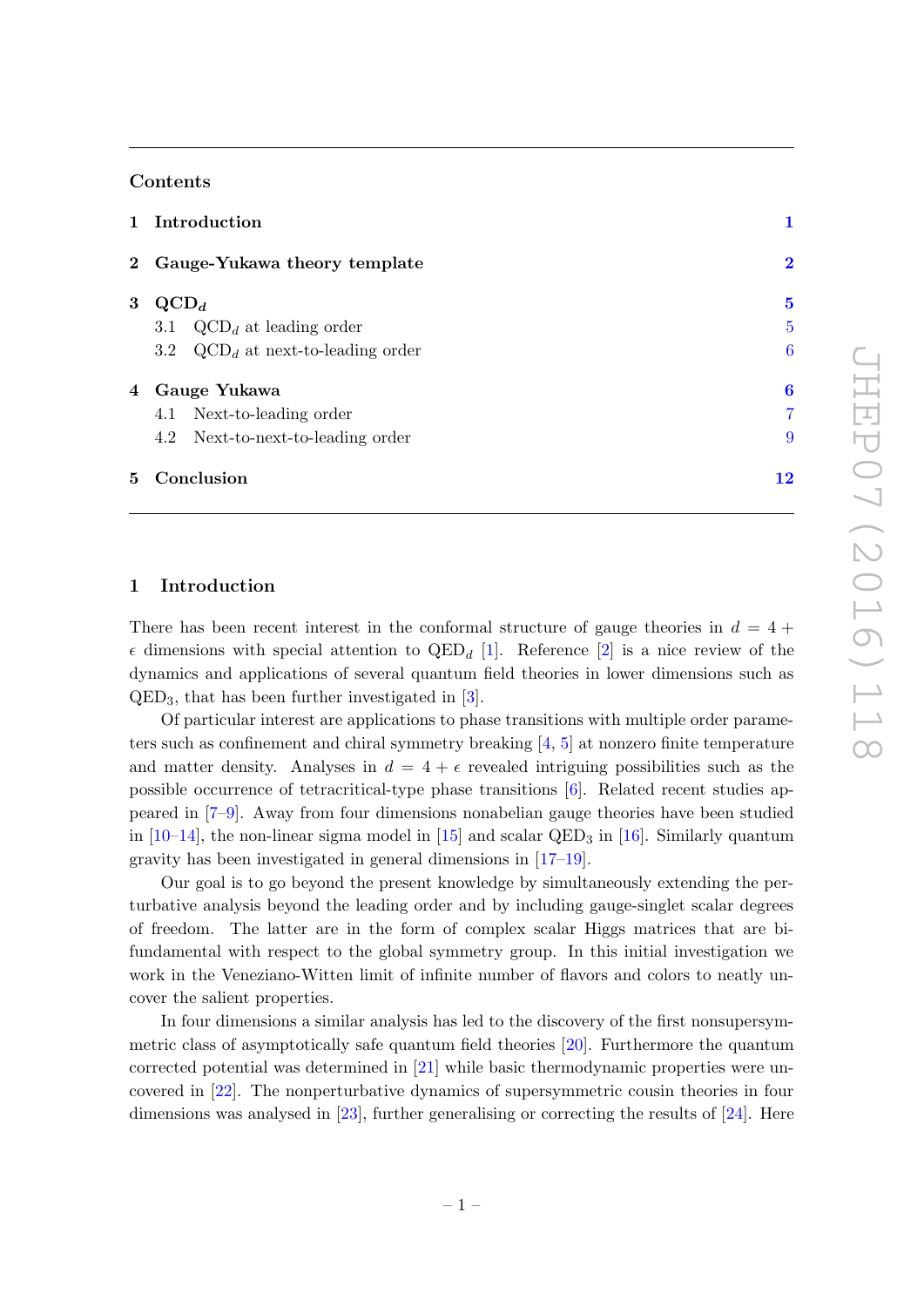it was nonperturbatively shown that the supersymmetric versions of the theories investigated in [\[20\]](#page-14-1) cannot be asymptotically safe. The discovery of asymptotically safe field theories in four dimensions has far reaching consequences for model building [\[25](#page-14-6) [–27\]](#page-14-7).

The work is organized as follows. We briefly introduce the Lagrangian for a general class of Gauge-Yukawa theories in section [2](#page-2-0) together with the Veneziano-Witten rescaled couplings. Here we also discuss some general features of the  $\beta$  functions of this class of theories in  $d = 4 + \epsilon$  dimensions. In section [3,](#page-5-0) as a stepping stone we consider first the interesting case of  $\text{QCD}_d$ . We then upgrade it to the full Gauge-Yukawa system in section [4.](#page-6-1) We will consider the full Gauge-Yukawa system at both the next-to-leading order (NLO) and next-to-next-to-leading order (NNLO). We offer our conclusions and general considerations in section [5](#page-12-0) .

#### 2 Gauge-Yukawa theory template

Our starting point is a general class of Gauge-Yukawa theories that, in four dimensions, features non-abelian gauge dynamics, gauged vector-like fermions and complex gauge-singlet self-interacting scalars interacting with the fermions via Yukawa interactions. Specifically we consider an  $\mathrm{SU}(N_C)$  gauge theory featuring gauge fields  $A_\mu^a$  with associated field strength  $F_{\mu\nu}^a$ ,  $N_F$  Dirac fermions  $Q_i$   $(i = 1, \cdots, N_F)$  transforming according to the fundamental representation of the gauge group (color-index muted), and an  $N_F \times N_F$  complex matrix scalar field  $H$  uncharged under the gauge group. We take the fundamental action to be the same as in  $[20, 28]$  $[20, 28]$ , such that the Lagrangian is the sum of the following terms:

$$
L_{\text{YM}} = -\frac{1}{2} \text{Tr } F^{\mu\nu} F_{\mu\nu}
$$
  
\n
$$
L_F = \text{Tr } (\overline{Q} i \overline{D} Q)
$$
  
\n
$$
L_Y = y \text{ Tr } (\overline{Q}_L H Q_R + \overline{Q}_R H^{\dagger} Q_L)
$$
  
\n
$$
L_H = \text{Tr } (\partial_{\mu} H^{\dagger} \partial^{\mu} H)
$$
  
\n
$$
L_U = -u \text{ Tr } (H^{\dagger} H)^2
$$
  
\n
$$
L_V = -v (\text{Tr } H^{\dagger} H)^2.
$$
\n(2.1)

Tr is the trace over both color and flavor indices, and the decomposition  $Q = Q_L + Q_R$ with  $Q_{L/R} = \frac{1}{2}(1 \pm \gamma_5)Q$  is understood. In four dimensions, the model has four classically marginal coupling constants given by the gauge coupling  $g$ , the Yukawa coupling  $y$ , the quartic scalar coupling  $u$  and the 'double-trace' scalar coupling  $v$ , which we write as:

<span id="page-3-0"></span>
$$
\alpha_g = \frac{g^2 N_C}{(4\pi)^{d/2} \Gamma(d/2)}, \qquad \alpha_y = \frac{y^2 N_C}{(4\pi)^{d/2} \Gamma(d/2)},
$$
  

$$
\alpha_h = \frac{u N_F}{(4\pi)^{d/2} \Gamma(d/2)}, \qquad \alpha_v = \frac{v N_F^2}{(4\pi)^{d/2} \Gamma(d/2)}.
$$
(2.2)

We have normalized the couplings with the appropriate powers of  $N_C$  and  $N_F$  so that the limit of infinite number of colors and flavours with  $N_F/N_C$  a real finite number (Veneziano-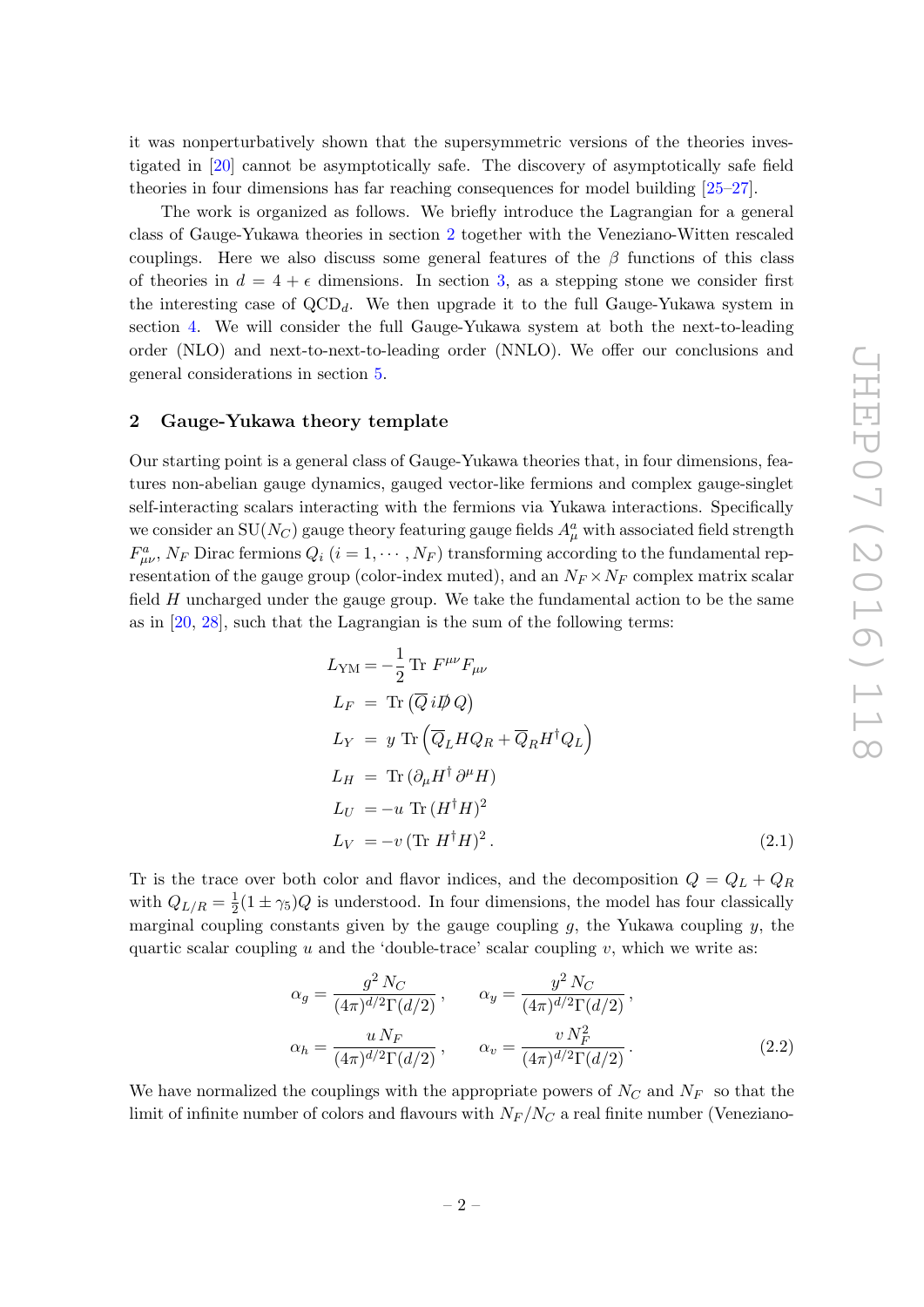Witten limit) is well defined. In dimensions different from four the couplings are dimensionful. We will denote by  $\beta_i$  with  $i = (g, y, h, v)$  the  $\beta$ -functions for the dimensionless version of the couplings in  $(2.2)$ , which we will still call  $\alpha_i$  for simplicity. We express the  $\beta$  functions in terms of

$$
\delta = \frac{N_F}{N_C} - \frac{11}{2},\tag{2.3}
$$

which in Veneziano-Witten limit is a continuous parameter taking values in the interval  $\left[-\frac{11}{2}, \infty\right)$ .

<span id="page-4-0"></span>Since we perform the  $\epsilon$ -expansion around four dimensions, we require the  $\beta$ -functions to abide the Weyl consistency conditions [\[28](#page-14-8) [–30\]](#page-14-9). This implies that, at the LO, one only needs to consider the one-loop corrections to the gauge coupling. We denote this order with  $(1,0,0,0)$  to indicate zero loops in the other three couplings. Therefore to LO the Gauge-Yukawa system reduces to the LO of  $QCD<sub>d</sub>$ . We will also consider the phase diagram, beyond the LO, for  $\text{QCD}_d$  in section [3.](#page-5-0) At the NLO the Gauge-Yukawa system  $(2,1,0,0)$ can be simplified by first setting the Yukawa  $\beta$  function to zero. This allows to write the Yukawa coupling, at the fixed point, as function of the gauge coupling. One can then substitute into the gauge  $\beta$  function. To this order we can anticipate the generic form of the associated fixed points by analysing the expected two-loop gauge-beta function in terms of the gauge coupling. The situation is more involved at the NNLO. At LO the gauge  $\beta$ -function in  $d = 4 + \epsilon$  does not depend on the Yukawa coupling and reads

<span id="page-4-1"></span>
$$
\beta_g = \epsilon \alpha_g - B \alpha_g^2 \tag{2.4}
$$

In four dimensions, i.e.  $\epsilon = 0$ , and to this order the theory displays only a non-interacting fixed point. For  $B > 0$  it corresponds to asymptotic freedom and for  $B < 0$  to an infrared free theory. Away from four dimensions, i.e.  $\epsilon \neq 0$ , we have a Gaussian fixed point (G) and a non-Gaussian fixed point (NG) given by

$$
\alpha_g^G = 0, \qquad \alpha_g^{\text{NG}} = \frac{\epsilon}{B} \,. \tag{2.5}
$$

Above four dimensions an ultraviolet safe fixed point emerges for  $B > 0$  and vice-versa for  $B < 0$  the interacting fixed point becomes an infrared one. That means that an asymptotically free theory in four dimensions leads to an asymptotically safe one in higher dimensions while an infrared free leads to a theory with an interacting fixed point in dimensions lower than four. At the NLO, and upon having substituted the Yukawa coupling as function of the gauge coupling into the gauge beta function, the effective gauge  $\beta$ -function reads

$$
\beta_g^{\text{eff}} = \epsilon \alpha_g - B \alpha_g^2 + C \alpha_g^3 \tag{2.6}
$$

In four dimensions for  $B > 0$  one achieves an interacting IR fixed point for  $\alpha_g^* = B/C$  with  $C > 0$ . When asymptotic freedom is lost,  $B < 0$ , the theory can have an asymptotically safe UV fixed point at  $\alpha_g^* = B/C$  for  $C < 0$  [\[20\]](#page-14-1). Away from four dimensions, i.e.  $\epsilon \neq 0$ , at the NLO we have at most three fixed points: a Gaussian fixed point (G) and two non-Gaussian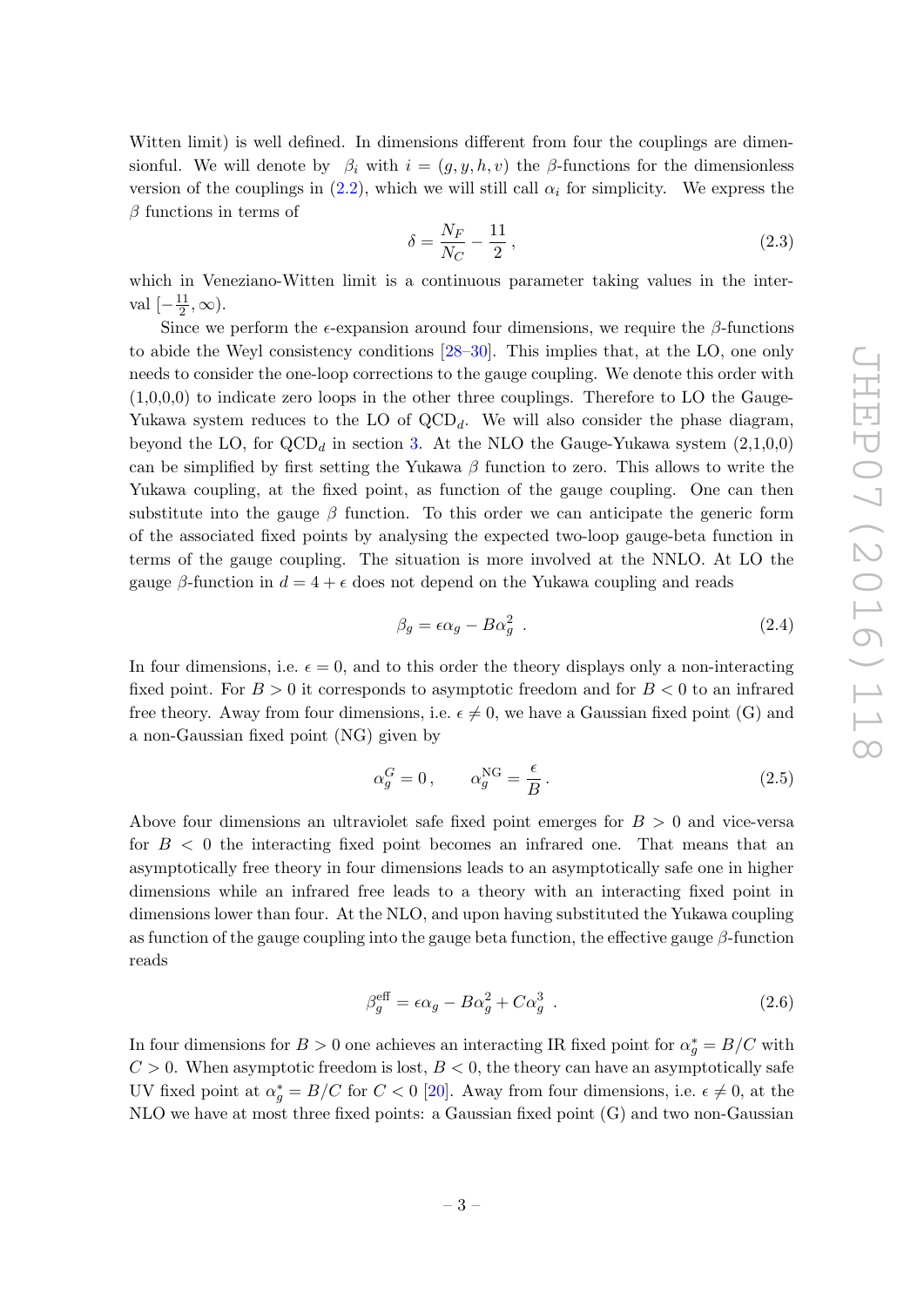<span id="page-5-4"></span>

<span id="page-5-1"></span><span id="page-5-0"></span>**Figure 1.** The blue curve corresponds to a four-dimensional effective gauge  $\beta$ -function of  $(2.6)$ that is asymptotically free (Gaussian UV fixed point) and further develops an interacting IR fixed point (i.e.  $B, C > 0$ ). The orange curve displays the effects of introducing a small, but positive  $\epsilon$  to four-dimensions, i.e. moving towards higher dimensions. In this case, the Gaussian UV fixed point splits into a Gaussian IR fixed point and a interacting UV fixed point.

fixed points  $(NG_{\pm})$  given by

<span id="page-5-2"></span>
$$
\alpha_g^G = 0
$$
  

$$
\alpha_g^{\text{NG}_{\pm}} = \frac{B \pm \sqrt{\Delta}}{2C} = \frac{B}{2C} \left( 1 \pm \sqrt{1 - 4\epsilon \frac{C}{B^2}} \right),
$$
 (2.7)

where  $\Delta = B^2 - 4\epsilon C$ . In figure [1](#page-4-0) we show the  $\beta$ -function of [\(2.6\)](#page-3-0) with and without the linear term in  $\alpha_g$ .

<span id="page-5-3"></span>In  $d = 4$ , perturbativity of the non-Gaussian (either IR or UV) fixed point is guaranteed for  $|B| \ll 1$  and  $|C|$  of order unity [\[31\]](#page-14-10). The situation changes when we go away from fourdimensions. By inspecting [\(2.7\)](#page-4-1) we can consider different regimes. The first is the one in which  $\epsilon$  vanishes more rapidly than  $|B|^2$  (proportional to  $\delta^2$ ). This regime is a slight modification of the four dimensional case. To be able to extend our analysis to finite values of  $\epsilon$  (ideally achieving integer dimensions above and below four), we need  $B^2 > |C|$ . For the case  $B^2 \gg |C|$  and C of order unity, we have a perturbative fixed point  $\alpha_g^* \simeq \epsilon/B$ and a non-perturbative one at  $\alpha_g^* \simeq B/C$ . Only when  $B/C > 0$  the second fixed point is physical. The first one is physical when  $\epsilon$  and  $B$  have the same sign. Also, a negative  $\epsilon$  corresponds to having an UV fixed point for vanishing couplings. When both non-Gaussian fixed points are physical, they are separated by  $\sqrt{\Delta}/C$ . They will thus merge when  $\Delta = 0$ . A near conformal behaviour is expected for very small negative values of  $\Delta$  since the  $\beta$ -function almost crosses zero. This situation, however, is very different from the four-dimensional case (see [\[32\]](#page-14-11) for a recent review) because: i) it arises away from four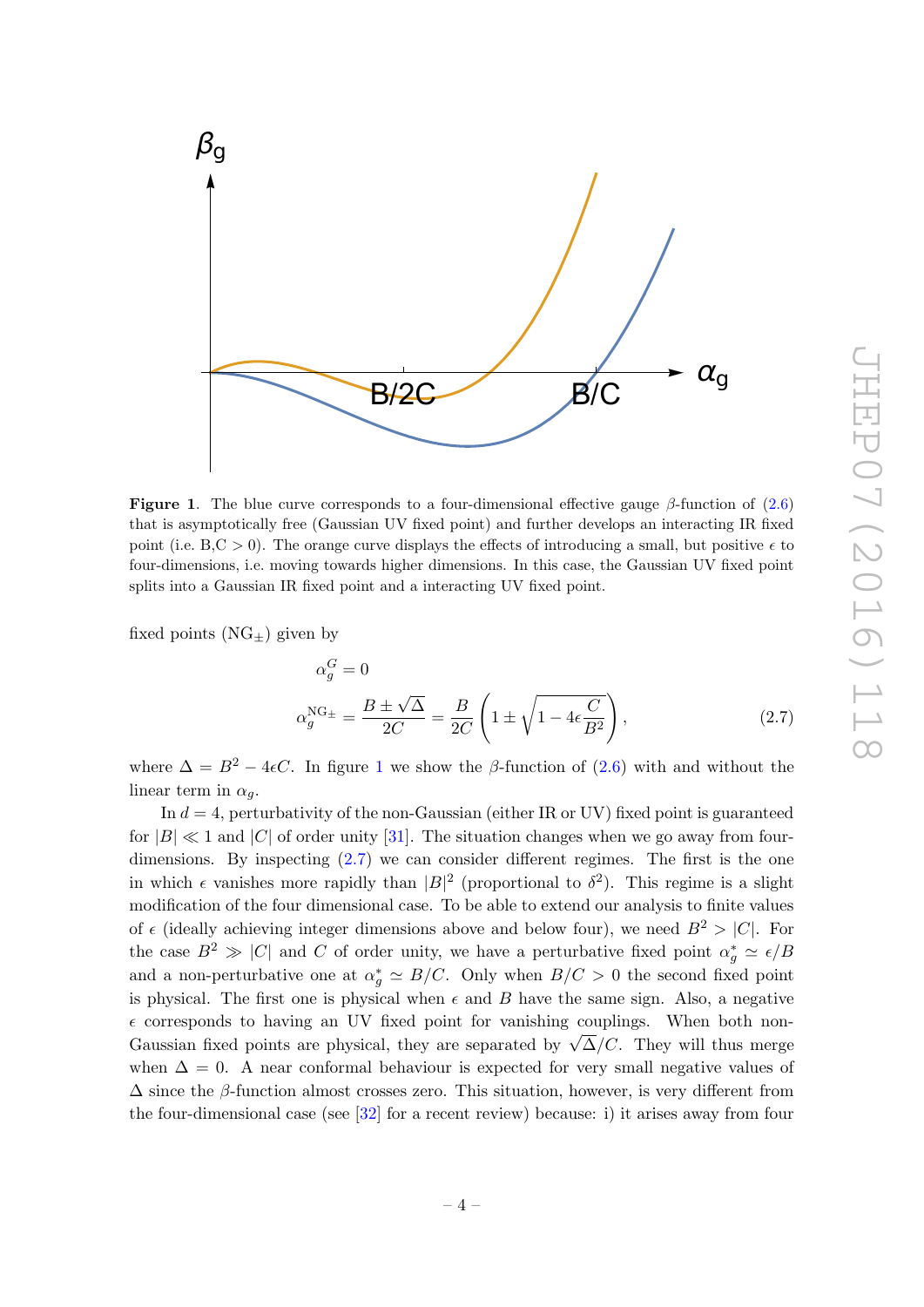dimensions; ii) it can appear already at two-loop level while it requires at least three loops in four dimensions [\[33](#page-14-12) , [34\]](#page-14-13). In the case of one coupling, there is only one scaling exponent which is simply the derivative of the  $\beta$ -function at the fixed point,  $\theta = \beta'(\alpha_{\hat{g}}^*)$ :

$$
\theta_{\rm G} = \epsilon \qquad \theta_{\rm NG_{\pm}} = \frac{\Delta \pm B\sqrt{\Delta}}{2C}.
$$
\n(2.8)

<span id="page-6-2"></span><span id="page-6-0"></span>We will discuss the scaling exponents when we have explicit forms for B, C in the next sections.

# $3\quad \mathrm{QCD}_d$

Here we elucidate the phase diagram for  $\text{QCD}_d$  before embarking on the phase diagram of the full Gauge-Yukawa theory in the next sections.

#### 3.1  $\mathrm{QCD}_d$  at leading order

At the leading order we have

<span id="page-6-3"></span>
$$
\beta_g = \epsilon \alpha_g + \frac{4}{3} \delta \alpha_g^2. \tag{3.1}
$$

The term linear in  $\alpha_g$  and proportional to  $\epsilon$  appears when rendering dimensionless the coupling in  $d = 4 + \epsilon$  dimensions via the replacement  $\alpha_i \to \mu^{\epsilon} \alpha_i$  with  $\mu$  the RG scale. In addition to the simple zero at the origin  $\alpha_g^{\text{G}} = 0$ , the beta function of  $(3.1)$  has a non-trivial zero at

$$
\alpha_g^{\rm NG} = -\frac{3}{4} \frac{\epsilon}{\delta} \,. \tag{3.2}
$$

Positivity of  $\alpha_g$  requires that below (above) four dimensions we must have  $\delta > 0$  ( $\delta < 0$ ). In dimensions higher than four the non-interacting fixed point is IR while the interacting one is UV safe. In dimensions lower than four the UV and IR roles are inverted. Differently from the four-dimensional case perturbativity is guaranteed by a non-vanishing value of  $\delta$ for any nonzero and small  $\epsilon$ . Larger values of  $\delta$ , implying going away from the asymptotic freedom boundary in four-dimensions, naively seem to allow larger values of  $\epsilon$  that could potentially assume integer values. [1](#page-5-3) This is, however, unsupported by a careful analysis of higher order corrections. At each new order higher powers of  $\delta$  appear. They are organised as shown in  $[34, 35]$  $[34, 35]$  and therefore in the infinite  $\delta$  limit the couplings must be properly redefined. We shall not consider this limit here and we will analyze our results for finite values of δ. We will however further test the stability of our results by comparing LO, NLO and NNLO approximations when assuming integer values of  $\epsilon$ . The LO scaling exponents are  $\theta_{\rm G} = \epsilon$  and  $\theta_{\rm NG} = -\epsilon$  for either signs of  $\epsilon$ , and do not depend on  $\delta$ . Clearly for positive  $\epsilon$  the interacting fixed point is UV safe since the scaling exponent is negative indicating a relevant direction driving away from it.

<span id="page-6-1"></span><sup>&</sup>lt;sup>1</sup>One could naively consider arbitrary large positive values of  $\delta$  because we can have  $N_f \gg N_c$ . On the other hand the smallest negative value of  $\delta$  occurs for  $N_f = 0$  corresponding to  $\delta = -11/2$ .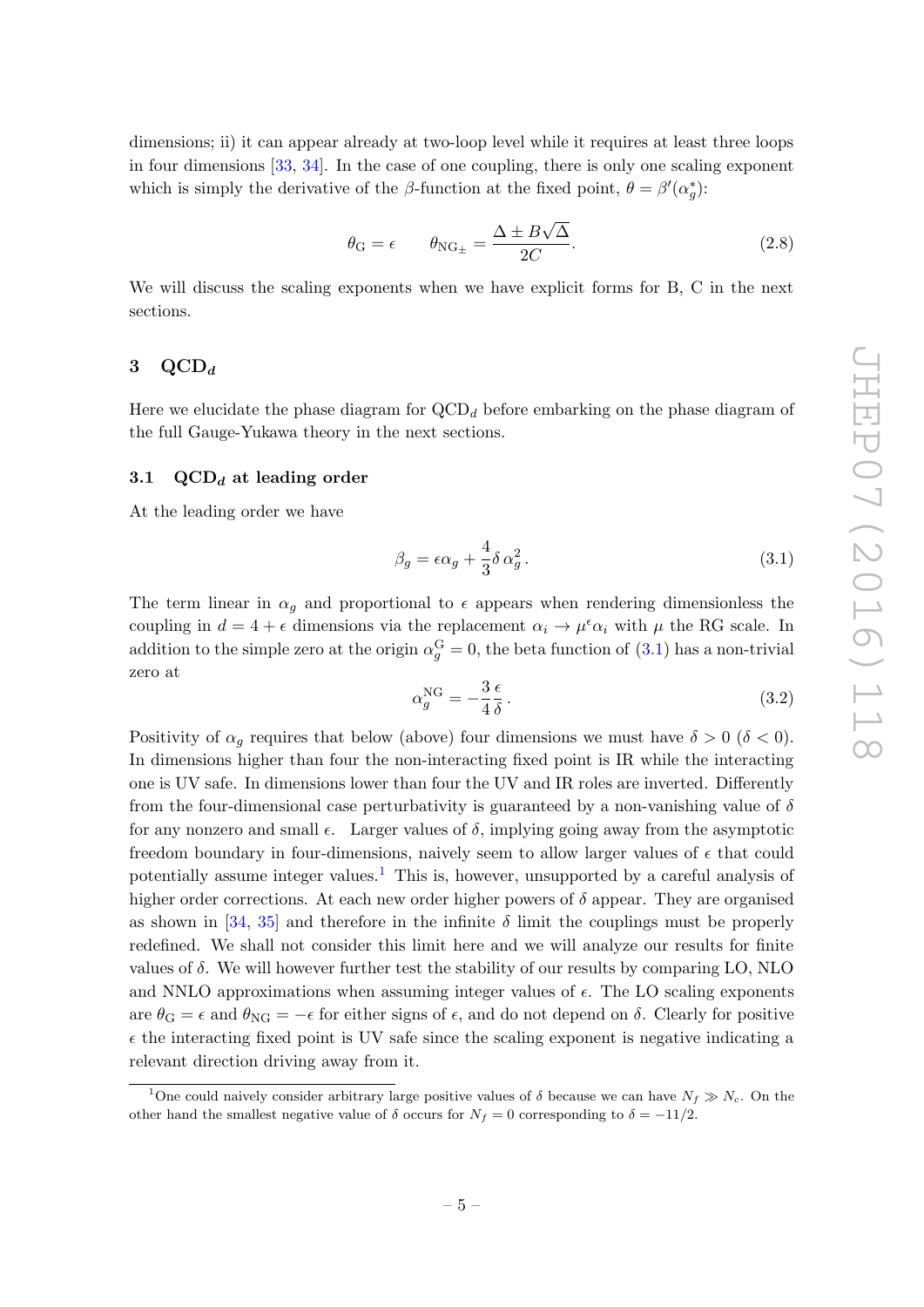<span id="page-7-0"></span>

|  |  |                                                                                                                |  | $\left. \begin{array}{ccccc} d & \alpha_q^{\rm G} & \alpha_g^{\rm NG_-} & \alpha_g^{\rm NG_+} & \theta_{\rm G} & \theta_{\rm NG_-} & \theta_{\rm NG_+} \end{array} \right.$ |  |
|--|--|----------------------------------------------------------------------------------------------------------------|--|-----------------------------------------------------------------------------------------------------------------------------------------------------------------------------|--|
|  |  | $\begin{array}{ c c c c c c c c c } \hline 3 & 0 & 0.0072 & -0.1567 & -1 & 1.0457 & 22.892 \hline \end{array}$ |  |                                                                                                                                                                             |  |
|  |  | $\begin{vmatrix} 5 & 0 & 0.1033 & -0.4269 & 1 & -1.2421 & -5.1304 \end{vmatrix}$                               |  |                                                                                                                                                                             |  |

 $(\delta = -5.5).$ 

# $3.2\quad \mathrm{QCD}_d$  at next-to-leading order

Adding the two loop contribution we arrive at the gauge  $\beta$ -function of the form  $(2.6)$ 

<span id="page-7-2"></span><span id="page-7-1"></span>
$$
\beta_g = \epsilon \alpha_g + \frac{4}{3} \delta \alpha_g^2 + \left(25 + \frac{26}{3} \delta\right) \alpha_g^3. \tag{3.3}
$$

To this order a third zero of the beta function appears of the form anticipated in [\(2.7\)](#page-4-1) with  $C = 25 + \frac{26}{3}\delta$ . The LO  $\alpha_g^{\text{NG}}$  splits into  $\alpha_g^{\text{NG}}$  and  $\alpha_g^{\text{NG}}$ .

Towards three dimensions, i.e.  $-1 \leq \epsilon < 0$ , we have that  $\alpha_g^{\text{NG}-}$  naively vanishes for  $\delta \to \infty$ . When approaching five dimensions, i.e.  $1 \ge \epsilon > 0$ , one finds that  $\alpha_g^{\text{NG}-}$  can be as small as  $\frac{1}{69}$  $\frac{1}{68}(\sqrt{204\epsilon+121}-11)$  for the lowest admissible value of  $\delta=-\frac{11}{2}$ . Both fixed points vanish with  $\epsilon$ . For  $\delta \in [0, -\frac{75}{26}]$ , both B and C are positive so that the interacting fixed points  $\alpha_g^{\text{NG}_{\pm}}$  are positive in dimensions higher than four, i.e. with  $\epsilon > 0$ . Otherwise, B and C have opposite signs, and one of the two couplings is unphysical being negative. Furthermore by tuning  $\delta$  the interacting fixed points disappear via a merging phenomenon. The condition for this to happen is obtained by setting  $\Delta = 0$ , or more explicitly

$$
\left(\frac{4}{3}\delta_c\right)^2 = 4\epsilon \left(25 + \frac{26}{3}\delta_c\right). \tag{3.4}
$$

This yields a critical  $\delta_c$ . For  $\epsilon = 0$  we find  $\delta_c = 0$ , which is the point where asymptotic freedom is lost. In the general case, we find  $\delta_c = \frac{3}{4} \left( 13\epsilon - \sqrt{\epsilon (169\epsilon + 100)} \right)$ . In  $d = 5$ the merger occurs for  $\delta_c \simeq -2.551$  with  $\alpha_g^{\text{NG}_{\pm}} \simeq 0.588$ , which is a too large value for perturbation theory to hold.

It is instructive to expand  $\alpha_g^{\text{NG}-}$  in powers of  $\epsilon$ 

<span id="page-7-3"></span>
$$
\alpha_g^{\text{NG-}} = -\frac{3\epsilon}{4\delta} - \frac{9(26\delta + 75)}{64\delta} \left(\frac{\epsilon}{\delta}\right)^2 + \mathcal{O}(\epsilon^3). \tag{3.5}
$$

In agreement with perturbation theory we find that the leading order term in  $\epsilon$  matches the LO case, while corrections appear to order  $\epsilon^2$ .

We report the NLO scaling dimensions  $(2.8)$  in table [1.](#page-6-2) The full four loop investigation in four dimensions of the phase diagram of QCD like theories has been performed in [\[34\]](#page-14-13). It can serve as basis, in the future, to go beyond the NLO analysis away from four dimensions.

# 4 Gauge Yukawa

We will now move to the full Gauge-Yukawa system. As already noticed, at LO it coincides with  $\text{LO-QCD}_d$ . At the NLO the Yukawa coupling starts playing an important role [\[20](#page-14-1)]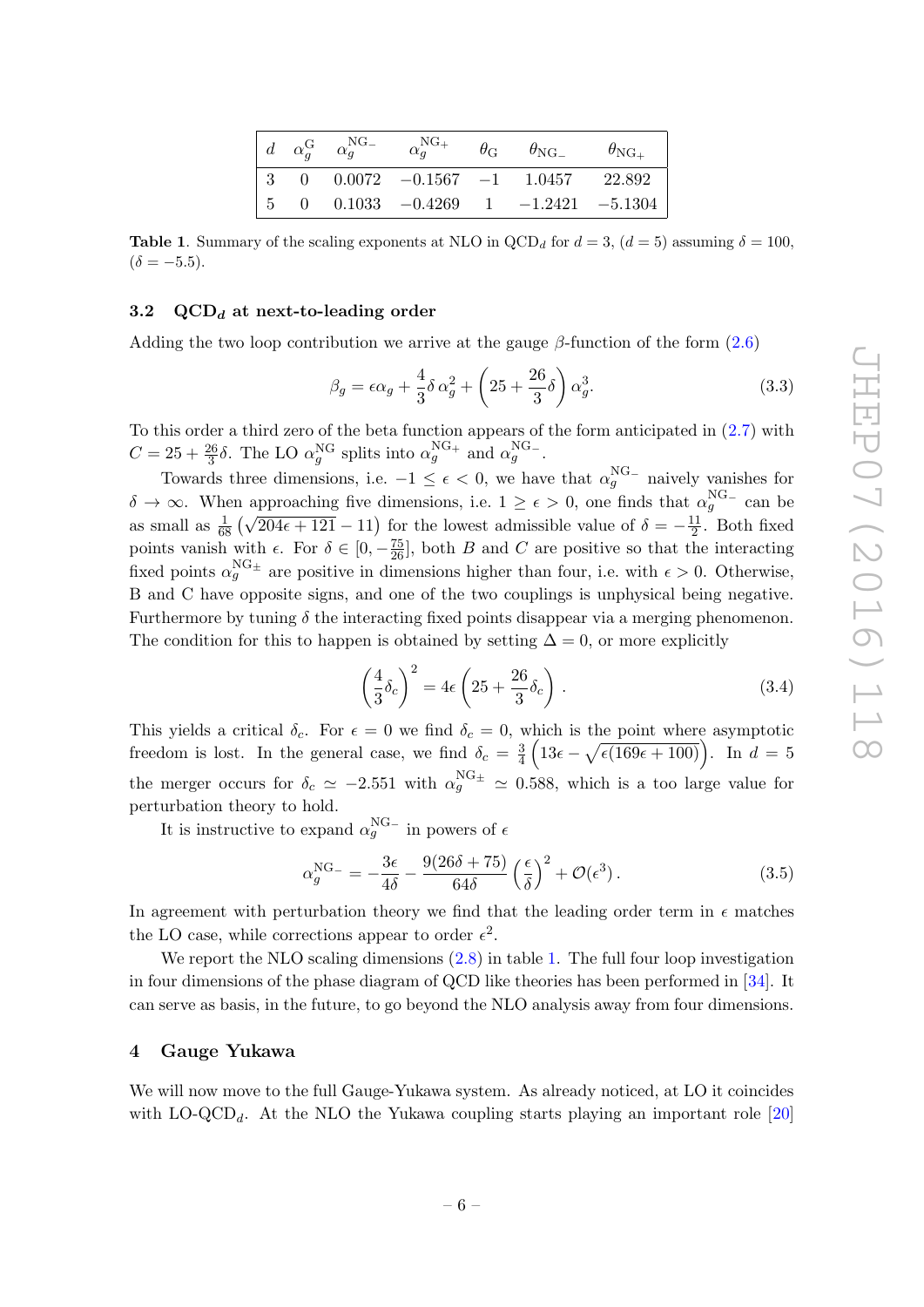affecting the phase diagram of the theory. The quartic couplings  $\alpha_h$  and  $\alpha_v$  will be relevant at the NNLO discussed in section [4.2](#page-9-0) .

#### 4.1 Next-to-leading order

The  $\beta$ -function system at NLO is [\[36](#page-14-15)]

$$
\beta_g = \epsilon \alpha_g + \alpha_g^2 \left\{ \frac{4}{3} \delta + \left( 25 + \frac{26}{3} \delta \right) \alpha_g - 2 \left( \frac{11}{2} + \delta \right)^2 \alpha_y \right\}
$$
  

$$
\beta_y = \epsilon \alpha_y + \alpha_y \left\{ (13 + 2\delta) \alpha_y - 6\alpha_g \right\} .
$$
 (4.1)

<span id="page-8-0"></span>To solve for the fixed points analytically it is convenient to set to zero first the Yukawa beta function. We find two solutions: one for which  $\alpha_y$  vanishes identically and that corresponds to the decoupled Yukawa limit with fixed points given by  $NLO$ - $QCD_d$ ; the second is the interacting one for which

$$
\alpha_y(\alpha_g) = \frac{6\alpha_g - \epsilon}{13 + 2\delta}.
$$
\n(4.2)

Upon substituting back the interacting solution in the gauge beta function it reduces to the form given in  $(2.6)$ .

For  $\alpha_g^{\text{G}} = 0$  we have the purely Yukawa interacting fixed point at  $\alpha_y^{\text{YG}} = \frac{-\epsilon}{13+2\epsilon}$  $\frac{-\epsilon}{13+2\delta}$ . Since δ ranges in the interval  $\left[-\frac{11}{2}, \infty\right)$  the denominator is always positive. This implies that this fixed point exists only in dimensions lower than four.

Dimensions higher than four, i.e.  $\epsilon > 0$ , can be achieved for  $\alpha_g > \frac{\epsilon}{6}$  $\frac{\epsilon}{6}$ . For  $\epsilon < 0$ , the fixed point satisfies  $\alpha_y > \frac{|\epsilon|}{13+2\delta}$ .

To be explicit, by inserting  $(4.2)$  into  $(4.1)$  we obtain the effective gauge  $\beta$ -function:

$$
\beta_g^{\text{eff}} = \epsilon \alpha_g + \left\{ \frac{4\delta}{3} + \frac{2\epsilon (\delta + \frac{11}{2})^2}{2\delta + 13} \right\} \alpha_g^2 + \frac{2 (8\delta^2 + 46\delta - 57)}{3(2\delta + 13)} \alpha_g^3. \tag{4.3}
$$

This equation assumes, of course, the same form as in [\(3.3\)](#page-6-3). The three solutions are labelled by YG and YNG<sub> $\pm$ </sub>. As discussed above the YG fixed point exists only for  $\epsilon$  < 0.

In five dimensions, the gauge component of YNG<sub>-</sub> goes to  $\frac{1}{68}$  $\frac{1}{68}$   $(5\sqrt{13} - 11) \sim 0.1$  for  $\delta \to -\frac{11}{2}$ . Furthermore when the gauge coupling crosses  $\epsilon/6$  the Yukawa coupling becomes negative. The crossing occurs for  $\delta_{*}$ , which at NLO reads

$$
\delta_* = -\frac{3(25\epsilon + 36)}{26\epsilon + 24},\tag{4.4}
$$

with  $\delta_* = -3.66$  for  $\epsilon = 1$ . We have therefore chosen the numerical value of  $\delta = \delta_* + 0.1$ for the phase diagram shown in figure [2.](#page-8-0) For small  $\epsilon$  we have

$$
\alpha_g^{\text{YNG-}} = -\frac{3\epsilon}{4\delta} + \frac{9\left(4\delta^3 + 36\delta^2 + 75\delta + 57\right)}{32\delta(2\delta + 13)} \left(\frac{\epsilon}{\delta}\right)^2 + \mathcal{O}(\epsilon^3)
$$
  

$$
\alpha_g^{\text{YNG-}} = \frac{(-2\delta - 9)}{2(2\delta + 13)} \frac{\epsilon}{\delta} + \mathcal{O}(\epsilon^2).
$$
 (4.5)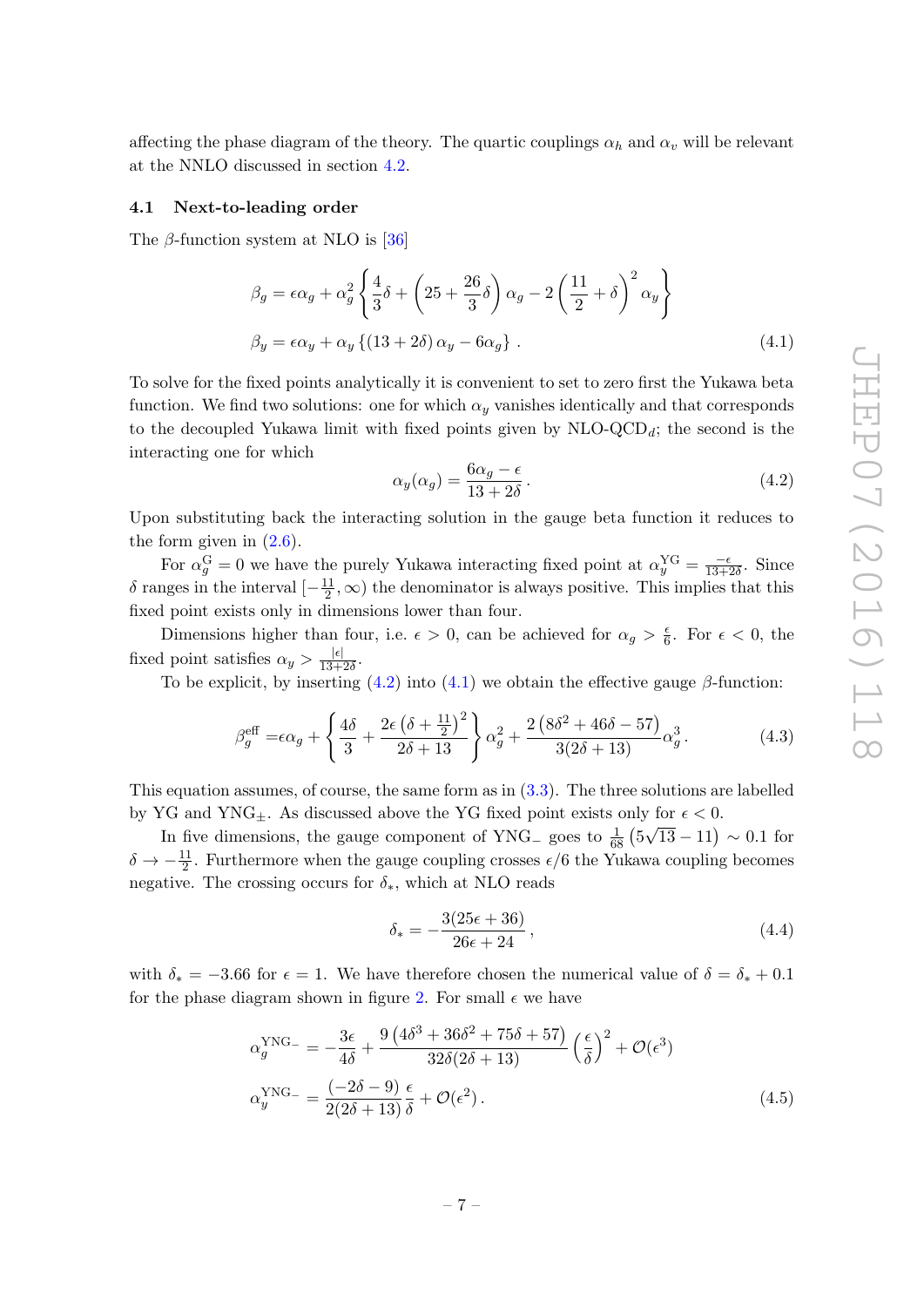

<span id="page-9-1"></span>**Figure 2**. The  $(\alpha_g, \alpha_y)$ -phase diagrams at NLO. *Left*: NLO and  $\epsilon = -1$  and  $\delta = 100$ . *Right*: NLO and  $\epsilon = 1$  and  $\delta = \delta_* + 0.1 = -3.56$ .

The equations simplify in the large  $\delta$  limit

$$
\alpha_g^{\text{YNG}_{-}} = \left(-\frac{3}{4} + \frac{9\epsilon}{16}\right)\frac{\epsilon}{\delta} + \frac{45}{32}\left(\frac{\epsilon}{\delta}\right)^2 + \mathcal{O}(\epsilon^3)
$$

$$
\alpha_y^{\text{YNG}_{-}} = -\frac{1}{2}\frac{\epsilon}{\delta} + \mathcal{O}(\epsilon^2). \tag{4.6}
$$

<span id="page-9-2"></span>It is clear that the  $\epsilon/\delta$  expansion is not supported at the NLO because of the emergence of the  $\epsilon^2/\delta$  term.

To illustrate our results we now discuss the overall phase diagram for the limiting physical cases of five and three dimensions.

In figure [2](#page-8-0) we present the NLO phase diagram for  $d = 5$ . For negative values of  $\delta$  we observe three fixed points, the Gaussian  $(G)$ , the non-Gaussian  $(NG_{-})$  and the Yukawa non-Gaussian (YNG<sub>-</sub>) in the  $(\alpha_g, \alpha_y)$ -plane. The first fixed point is IR attractive in both directions while the second is UV attractive in both directions. The third one has a relevant direction (with negative scaling exponent) and an irrelevant one. Along the relevant direction it constitutes an asymptotically safe fixed point. This phase diagram is very similar to the one considered in [\[20\]](#page-14-1) and points towards the possible existence of a fundamental five dimensional Gauge-Yukawa theory.

<span id="page-9-0"></span>For the  $d=3$  case, the purely Yukawa fixed point (YG) occurs on the  $\alpha_y$  axis but now G is an UV fixed point while YNG<sub>−</sub> is an IR one. Both YG and NG<sub>−</sub> are of mixed character with one of the two couplings vanishing. This is a safety-free situation similar to the one uncovered in four dimensions in [\[37\]](#page-14-16). In the IR they also both flow to the same theory, i.e. to the fixed point YNG <sup>−</sup> which is attractive from both directions.

For either  $d = 3$  or  $d = 5$  the fixed points  $\text{NG}_+$  and  $\text{YNG}_+$  occur for negative  $\alpha_g$  and are therefore unphysical.

Critical exponents. The linear RG flow in the vicinity of a given fixed point assumes the form

$$
\beta_i = \sum_j M_{ij} (\alpha_j - \alpha_j^*) + \text{subleading}, \qquad (4.7)
$$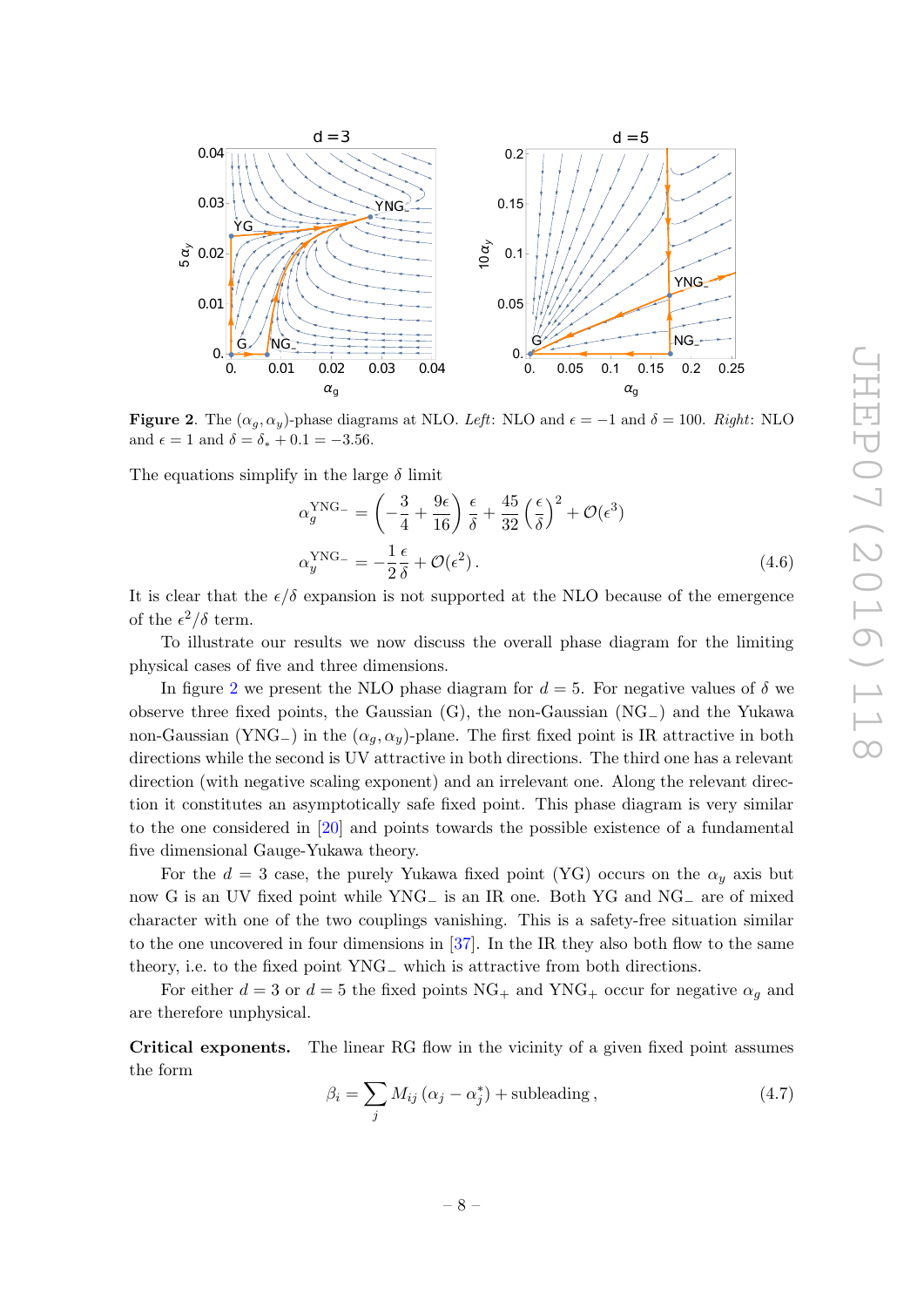| $d=3$    |            |            |             |            |                                                           |            |  |  |
|----------|------------|------------|-------------|------------|-----------------------------------------------------------|------------|--|--|
|          |            | <b>NLO</b> | <b>NNLO</b> |            |                                                           |            |  |  |
| FP       | $\theta_q$ | $\theta_u$ | $\theta_q$  | $\theta_u$ | $\theta_u$                                                | $\theta_v$ |  |  |
| $\rm G$  | $-1$       | $-1$       |             | $-1$ $-1$  | $-1$                                                      | $-1$       |  |  |
| YG       | $-1$       |            |             |            | $-1$ 0.848 $-1.105$ $-1.072$                              |            |  |  |
| $NG_{-}$ |            |            |             |            | $1.046 -1.043 \mid 1.017 -1.027 -1$                       |            |  |  |
|          |            |            |             |            | YNG $\vert$ 2.216 0.633 $\vert$ 1.078 0.754 -1.101 -1.070 |            |  |  |

**Table 2.** Summary of scaling exponents at NLO and NNLO with  $\epsilon = -1$  and  $\delta = 100$ . The name of the scaling exponents are meant to indicate the direction to which the stream line would flow in the deep infrared. All the scaling exponents go to  $\pm 1$  at NLO in the limit  $\delta \to \infty$ .

<span id="page-10-0"></span>

| $d=5$       |                                                  |            |             |            |            |              |  |  |
|-------------|--------------------------------------------------|------------|-------------|------------|------------|--------------|--|--|
|             | <b>NLO</b>                                       |            | <b>NNLO</b> |            |            |              |  |  |
| FP          | $\theta_q$                                       | $\theta_u$ | $\theta_q$  | $\theta_u$ | $\theta_u$ | $\theta_{v}$ |  |  |
| $\mathbf G$ |                                                  |            |             |            |            |              |  |  |
|             | $NG_-$   $-1.176$ $-0.041$   $-1.380$ $-0.028$ 1 |            |             |            |            |              |  |  |
|             | $YNG_-$ -1.180 0.041 -1.381 0.028 1.026 1.026    |            |             |            |            |              |  |  |

**Table 3.** Summary of scaling exponents at NLO with  $\epsilon = 1$  and  $\delta = -3.56$  and NNLO with  $\epsilon = 1$ and  $\delta = -4.88$ . The name of the scaling exponents are meant to indicate the direction to which the stream line would flow in the deep infrared.

where  $i = (g, y)$  and  $M_{ij} = \partial \beta_i / \partial \alpha_j |_*$  is the stability matrix. The eigenvalues of M are universal numbers and characterize the scaling of couplings in the vicinity of the fixed point. The scaling exponents in three and five dimensions are listed respectively in tables [2](#page-9-1) and [3](#page-9-2). The values of the scaling exponents give quantitative meaning to the phase diagrams we presented in the previous paragraph.

#### 4.2 Next-to-next-to-leading order

In this section, we will consider the effect of adding NNLO-terms [\[36](#page-14-15) ]

<span id="page-10-1"></span>
$$
\beta_g^{(3)} = \alpha_g^2 \left\{ \left( \frac{701}{6} + \frac{53}{3} \delta - \frac{112}{27} \delta^2 \right) \alpha_g^2 - \frac{27}{8} (11 + 2 \delta)^2 \alpha_g \alpha_y + \frac{1}{4} (11 + 2 \delta)^2 (20 + 3 \delta) \alpha_y^2 \right\}
$$
  
\n
$$
\beta_g^{(2)} = \alpha_y \left\{ \frac{20 \delta - 93}{6} \alpha_g^2 + (49 - 8 \delta) \alpha_g \alpha_y - \left( \frac{385}{8} + \frac{23}{2} \delta + \frac{\delta^2}{2} \right) \alpha_y^2 - (44 + 8 \delta) \alpha_y \alpha_h + 4 \alpha_h^2 \right\}
$$
  
\n
$$
\beta_h^{(1)} = -(11 + 2 \delta) \alpha_y^2 + 4 \alpha_h (\alpha_y + 2 \alpha_h)
$$
  
\n
$$
\beta_v^{(1)} = 12 \alpha_h^2 + 4 \alpha_v (\alpha_v + 4 \alpha_h + \alpha_y).
$$
\n(4.8)

Phase diagrams and scaling exponents. We now investigate the NNLO phase diagrams and explore the effects of the scalar self-couplings. We will comment on the reliability of the NLO physical picture that emerged previously when assuming integer values of  $\epsilon$ .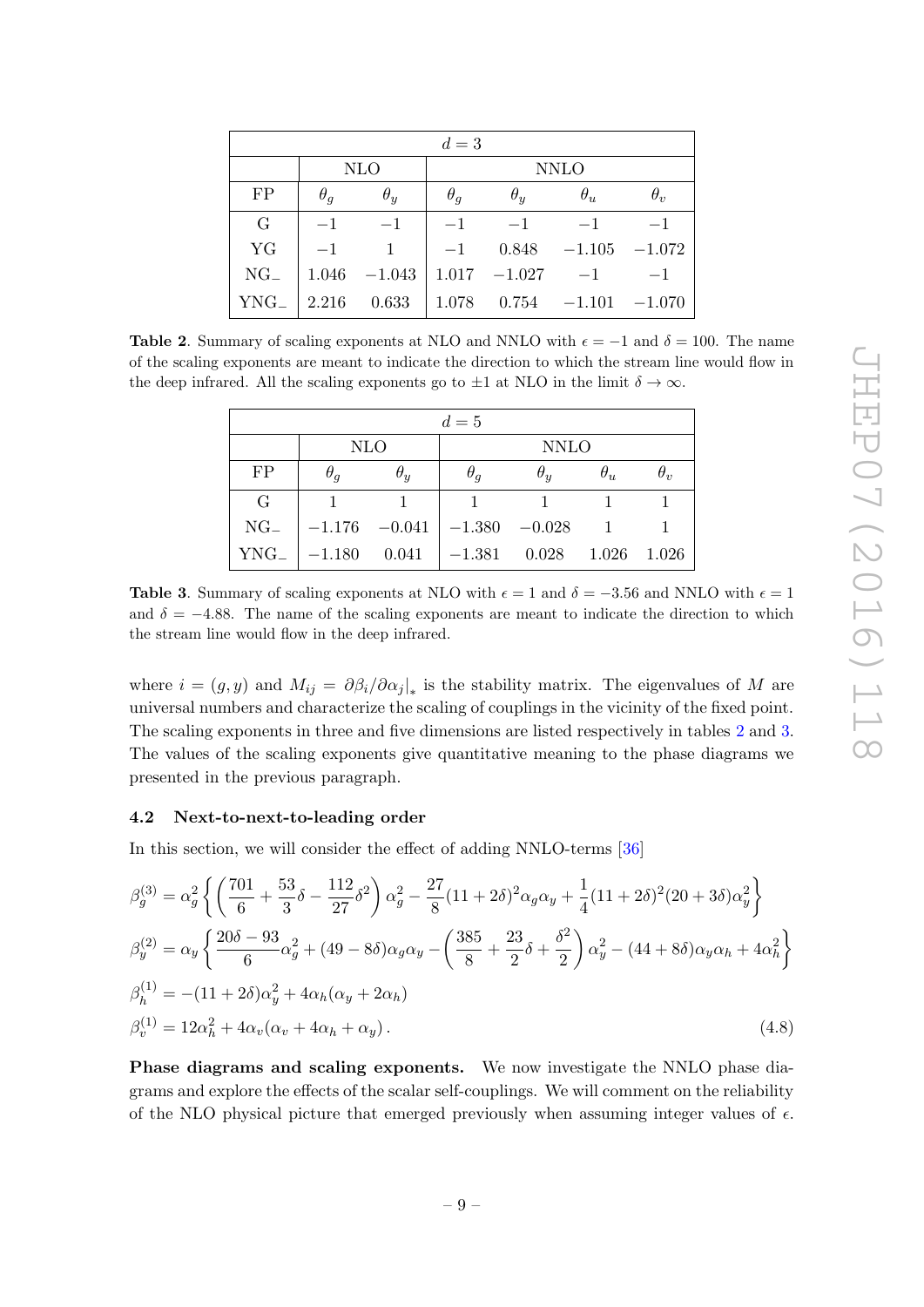

**Figure 3.** The  $(\alpha_g, \alpha_y)$ -phase diagrams at NNLO. *Left*: NNLO and  $\epsilon = -1$  and  $\delta = 100$ . *Right*: NNLO and  $\epsilon = 1$  and  $\delta = -4.88$ .

<span id="page-11-1"></span>Figure [3](#page-10-0) shows the NNLO version of the phase diagrams in three and five dimensions. A comparison with their NLO counterparts, shown in figure [2,](#page-8-0) manifest a certain stability: in the  $(\alpha_g, \alpha_y)$ -plane the fixed points and the flow is qualitatively unchanged. But the new scalar directions affects the nature of the fixed points. In  $d = 3$ , as can be seen from table [2](#page-9-1), only G remains a complete UV-trivial fixed point while YG and  $NG$ <sub>−</sub> acquire two relevant directions in the scalar self-couplings. Two relevant directions are added also to YNG<sub>-</sub>. We thus conclude that in three dimensions scalar self-couplings increase the dimension of the critical surface of YNG<sub>−</sub> and that the IR consequently reduces predictivity.

The  $d = 5$  dimension case is quite interesting since, as it is clear from table [3,](#page-9-2) both G and YNG<sub>−</sub> don't change their character: the first remains a complete IR fixed point while the second displays complete asymptotic safety with only one relevant direction. NG − adds two irrelevant directions to the previous two relevant ones. For the asymptotically safe fixed point YNG<sub>−</sub> one observes that the scaling exponents do not change much at the NNLO compared to the NLO case. The overall picture is that there is encouraging evidence for a five dimensional complete asymptotically safe Gauge-Yukawa theory.

Stability of the scalar potential. Here we will analyze the effect of adding loop contributions to the beta functions of the quartic couplings. In order for the scalar potential to be stable in the Veneziano-Witten limit, we need [\[21](#page-14-2) ]

<span id="page-11-0"></span>
$$
\alpha_h^* > 0, \qquad (\alpha_h^* + \alpha_v^*) \ge 0. \tag{4.9}
$$

Solving the subsystem of the quartic couplings fulfilling this constraint, we find a required bound on the Yukawa coupling  $\alpha_y \geq -\frac{\epsilon}{4}$  $\frac{\epsilon}{4}$ . At the equality, we have  $\alpha_u = -\alpha_v = \frac{|\epsilon|}{8} \sqrt{\frac{11}{2} + \delta}$ . Hence, stability of the scalar potential puts a lower bound on the Yukawa coupling in dimensions lower than four. At the same time, it seems that in order to have small quartic couplings, we need  $\delta$  negative. Combining this with the NLO Gauge-Yukawa system we predict for the pure Yukawa fixed point in three dimensions that  $\delta$  is in the range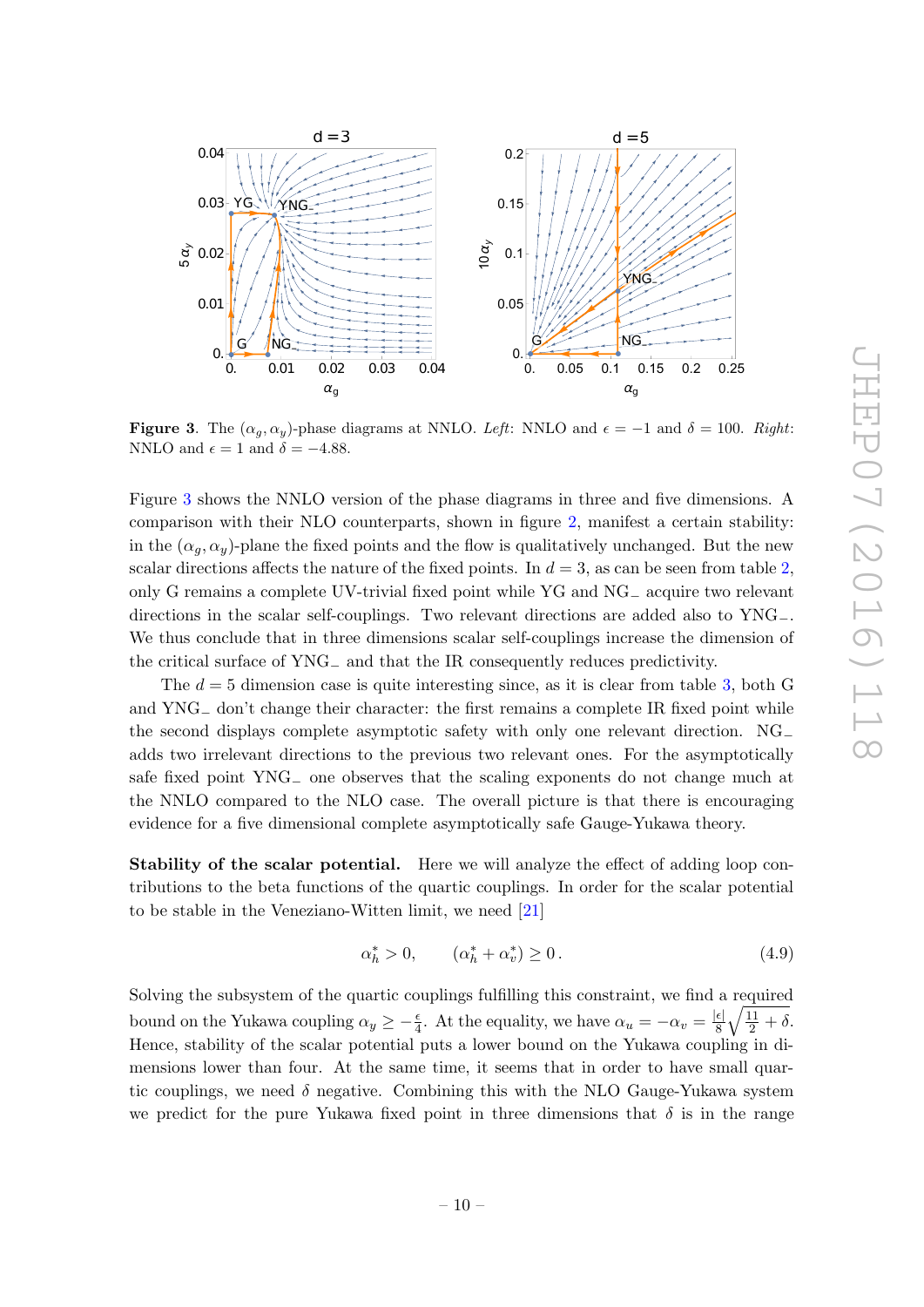

<span id="page-12-0"></span>**Figure 4.** Critical  $\delta_*$  at NNLO (solid orange). The dotted lines are the constant (blue) and linear (orange) terms form an  $\epsilon$ -expansion of  $\delta_*$ . For a value of  $\delta$  above the line, the theory has a fixed point with non-zero Yukawa coupling. The insert in the upper right corner shows the lower bound on  $\alpha_g^*$  at NLO [\(4.2\)](#page-7-1) in blue and NNLO [\(4.10\)](#page-11-0) in orange.

 $[-4.5, -5.5]$  while the couplings are  $\alpha_g = 0, \alpha_y \sim 0.25, \alpha_u \sim -\alpha_v \sim 0.12$ . For the interacting fixed point, the prediction is that  $\delta$  is in the range [1.5, 4] while the couplings are  $\alpha_g \sim 0.7, \alpha_y \sim 0.25, \alpha_u \sim -\alpha_v \sim 0.4$ . We see that naively maintaining the condition for four dimensional stability of the scalar potential in three dimensions requires non-perturbative values of the fixed points. Furthermore new superficially relevant operators can occur in three dimensions, which might change the stability condition [\(4.9\)](#page-10-1). We checked, via direct NNLO computation, that pushing for large negative values of  $\epsilon$  is challenging from the scalar potential stability point of view. In five dimensions, as we shall see, the system is less constrained resulting in a stable scalar potential at the asymptotically safe fixed point.

The critical  $\delta_{*}$ . In the analysis at NLO, we found that the gauge coupling crosses its lower bound  $\alpha_g \ge \epsilon/6$  at the critical value  $\delta_*$  [\(4.4\)](#page-7-3). For the NNLO system this lower bound has changed into

$$
\alpha_g^* = \frac{18 - \sqrt{6}\sqrt{-20\epsilon\delta + 93\epsilon + 54}}{20\delta - 93}.
$$
\n(4.10)

If we solve the gauge beta function with Yukawa and quartic couplings set to zero, we can find a relation in  $\delta(\epsilon)$  for which the equality is exactly true. This curve is shown on figure [4](#page-11-1) together with the corresponding lower bound on  $\alpha_g^*$  [\(4.10\)](#page-11-0). The critical value at NNLO evaluates to  $\delta_* = -4.98$  at  $\epsilon = 1$ . In the phase diagram shown in figure [3](#page-10-0) we use  $\delta = \delta_{*} + 0.1 = -4.88$ . We can now set up an expansion around  $\delta_{*}$ . In this way, we will develop a fully interacting asymptotically safe fixed point  $YNG$ <sub>−</sub> in 5D with perturbative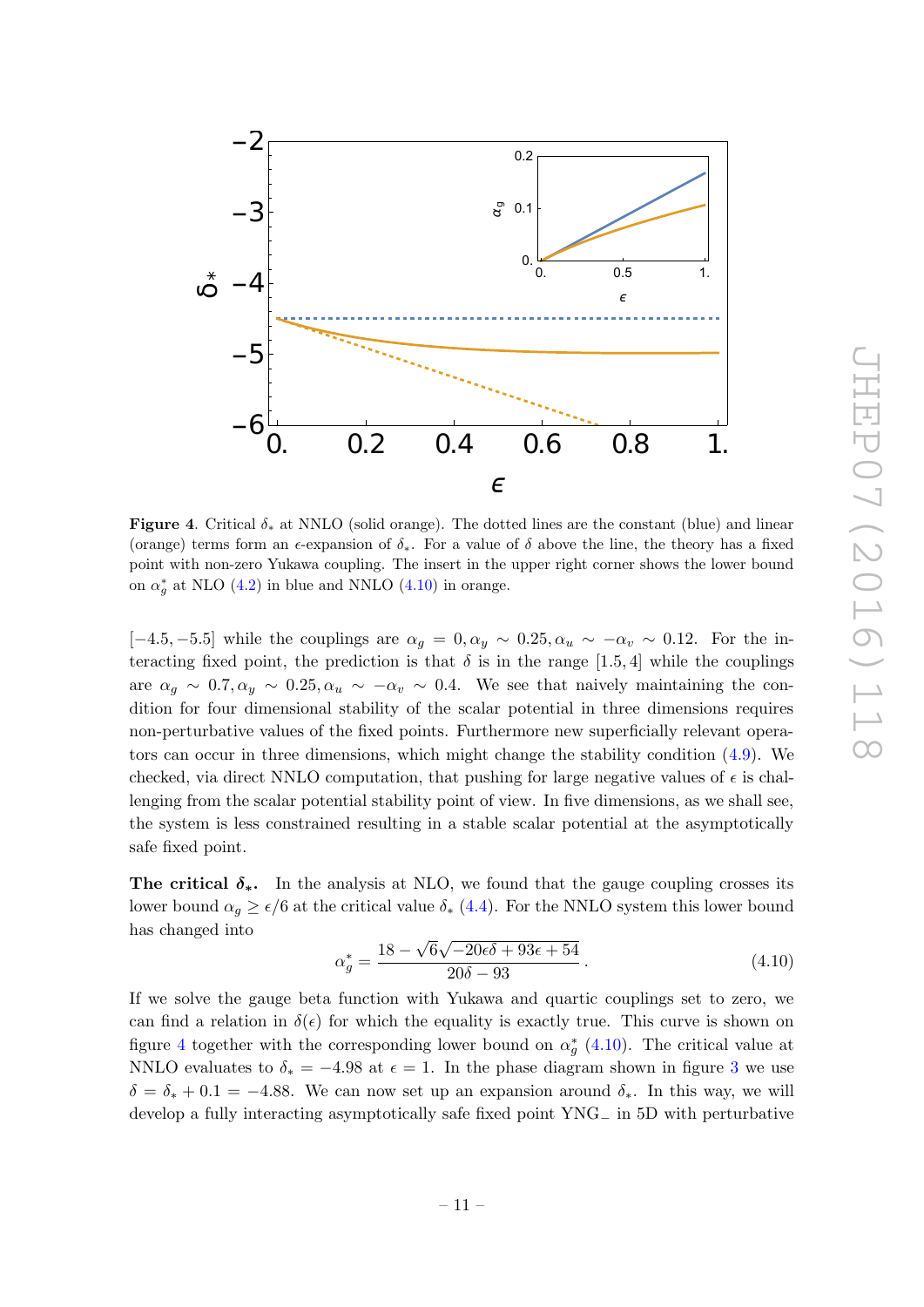control for the three couplings  $(\alpha_y, \alpha_u, \alpha_v)$ . For a theory with  $\delta = \delta_* + x$ , where  $x \ll 1$ , the Yukawa coupling emerges as linear in x, while the quartic couplings  $(\alpha_u, \alpha_v)$  are subleading,  $x^2$  and  $x^4$ . The coefficient of  $\alpha_u$  is positive, while it is negative for  $\alpha_v$ . Hence, the constraints [\(4.9\)](#page-10-1) are satisfied.

<span id="page-13-1"></span><span id="page-13-0"></span>Composite operators. Because our fixed points are perturbative in nature, composite operators have small anomalous dimensions at the fixed points and therefore are not expected to affect the dynamics. In four dimensions this is guaranteed by either direct computation of the anomalous dimensions of relevant scalar and fermion composite operators at fixed points [\[20,](#page-14-1) [21\]](#page-14-2) or via bootstrap constraints [\[38\]](#page-14-17). We expect the situation to change when considering large values of  $\epsilon$ , when these operators can become relevant. In this limit, however one needs to resort to alternative computational methods and the related analysis goes beyond the scope of this work.

#### <span id="page-13-3"></span><span id="page-13-2"></span>5 Conclusion

<span id="page-13-4"></span>In this paper we have investigated Gauge-Yukawa theories in  $d = 4 + \epsilon$  dimensions within the Veneziano-Witten limit and in perturbation theory.

<span id="page-13-6"></span><span id="page-13-5"></span>In  $d = 5$  the consistency between the NLO and NNLO phase diagrams points to the existence of an asymptotically safe fixed point. This result extends the discovery of asymptotic safe Gauge-Yukawa theories beyond four dimensions [\[20\]](#page-14-1).

In three dimensions we found a rich phase diagram featuring, besides the UV noninteracting fixed point, several fixed points with the fully interacting one attractive in two directions but repulsive in the other two, rendering the theory less predictive in the deep infrared.

<span id="page-13-8"></span><span id="page-13-7"></span>In this work we have been concerned with determining the calculable fixed point structure of gauge-Yukawa theories respecting the underlying  $SU(N_F) \times SU(N_F) \times U(1)$  global symmetry. However, conformality can be lost for sufficiently large values of the couplings. This can happen either at large values of  $\epsilon$  or, for fixed  $\epsilon$  when changing the number of flavours and colours of the theory. The theory can undergo either a scalar or fermion condensation, or both. Whichever condensation phenomenon occurs, we expect the global symmetry to break spontaneously. If the scalar condensation occurs first it will also gap the fermions via Yukawa interactions leaving behind the gauge degrees of freedom. Also the intriguing dynamical mechanisms are expected to depend on whether we consider higher or lower than four space time dimensions and deserve an independent investigation.

<span id="page-13-9"></span>Our analysis constitutes a step forward towards a systematic study of the phase diagram of Gauge-Yukawa theories in several space-time dimensions.

#### <span id="page-13-10"></span>Acknowledgments

<span id="page-13-12"></span><span id="page-13-11"></span>The CP<sup>3</sup>-Origins centre is partially funded by the Danish National Research Foundation, grant number DNRF90. This work is also supported by the Science Technology and Facilities Council (STFC) [grant number ST/L000504/1], by the National Science Foundation under Grant No. PHYS-1066293, and by the hospitality of the Aspen Center for Physics.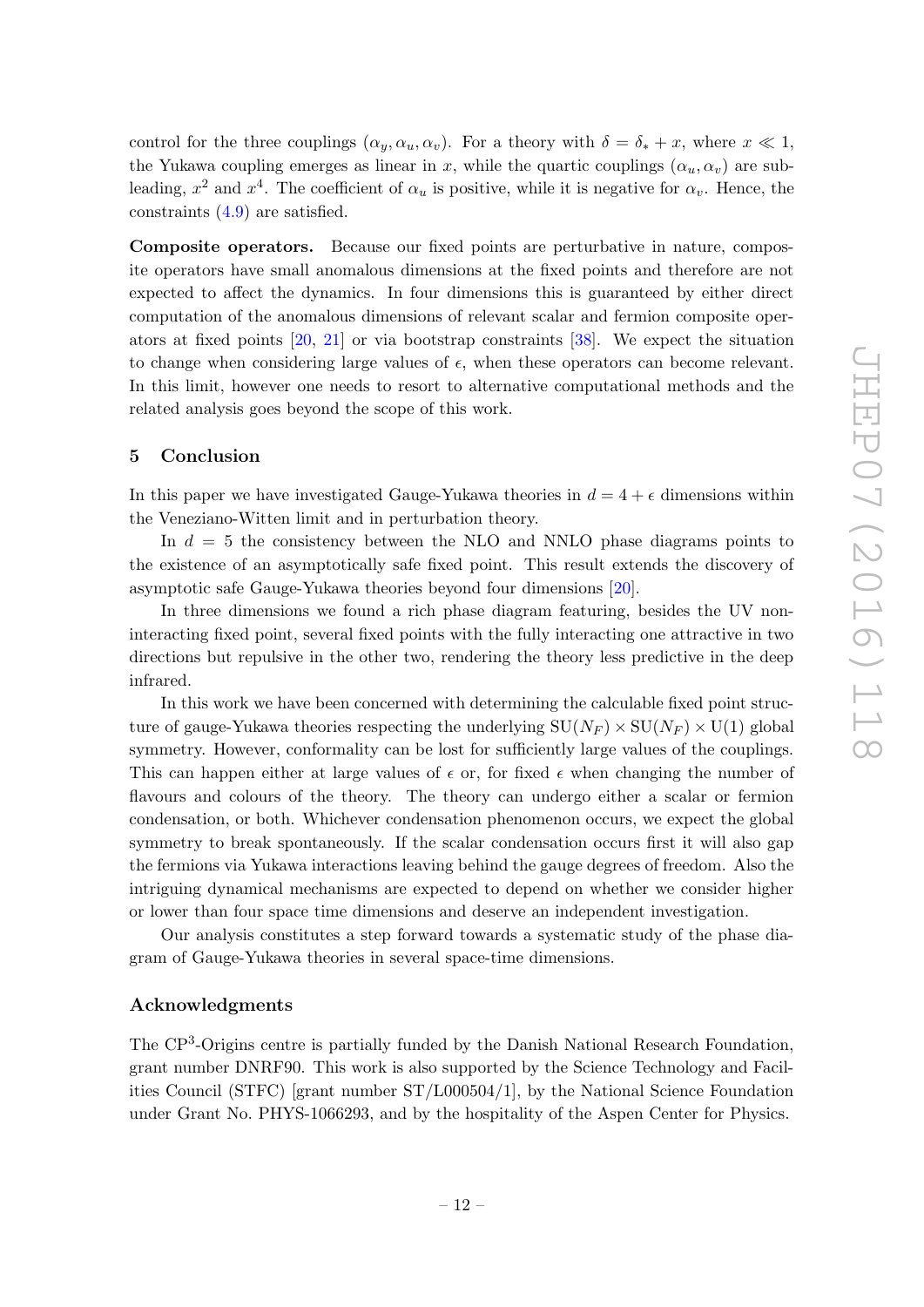<span id="page-14-0"></span>Open Access. This article is distributed under the terms of the Creative Commons Attribution License [\(CC-BY 4.0\)](http://creativecommons.org/licenses/by/4.0/), which permits any use, distribution and reproduction in any medium, provided the original author(s) and source are credited.

#### <span id="page-14-1"></span>References

- <span id="page-14-2"></span>[1] S. Giombi, I.R. Klebanov and G. Tarnopolsky, *Conformal QED<sub>d</sub>*, *F*-Theorem and the  $\epsilon$ *Expansion* , *J. Phys.* A 49 [\(2016\) 135403](http://dx.doi.org/10.1088/1751-8113/49/13/135403) [[arXiv:1508.06354](http://arxiv.org/abs/1508.06354)] [IN[SPIRE](http://inspirehep.net/search?p=find+EPRINT+arXiv:1508.06354)].
- <span id="page-14-3"></span>[2] V.A. Miransky and I.A. Shovkovy, *Quantum field theory in a magnetic field: From quantum chromodynamics to graphene and Dirac semimetals* , *[Phys. Rept.](http://dx.doi.org/10.1016/j.physrep.2015.02.003)* 576 (2015) 1 [[arXiv:1503.00732](http://arxiv.org/abs/1503.00732)] [IN[SPIRE](http://inspirehep.net/search?p=find+EPRINT+arXiv:1503.00732)].
- <span id="page-14-5"></span><span id="page-14-4"></span>[3] L. Di Pietro, Z. Komargodski, I. Shamir and E. Stamou, *Quantum Electrodynamics in* d = 3 *from the* ε *Expansion* , *[Phys. Rev. Lett.](http://dx.doi.org/10.1103/PhysRevLett.116.131601)* 116 (2016) 131601 [[arXiv:1508.06278](http://arxiv.org/abs/1508.06278)] [IN[SPIRE](http://inspirehep.net/search?p=find+EPRINT+arXiv:1508.06278)].
- <span id="page-14-6"></span>[4] F. Sannino, *Polyakov loops versus hadronic states* , *Phys. Rev.* D 66 [\(2002\) 034013](http://dx.doi.org/10.1103/PhysRevD.66.034013) [[hep-ph/0204174](http://arxiv.org/abs/hep-ph/0204174)] [IN[SPIRE](http://inspirehep.net/search?p=find+EPRINT+hep-ph/0204174)].
- [5] A. Mócsy, F. Sannino and K. Tuominen, *Confinement versus chiral symmetry*, *[Phys. Rev.](http://dx.doi.org/10.1103/PhysRevLett.92.182302)* Lett. **92** [\(2004\) 182302](http://dx.doi.org/10.1103/PhysRevLett.92.182302) [[hep-ph/0308135](http://arxiv.org/abs/hep-ph/0308135)] [IN[SPIRE](http://inspirehep.net/search?p=find+EPRINT+hep-ph/0308135)].
- <span id="page-14-7"></span>[6] F. Sannino and K. Tuominen, *Tetracritical behavior in strongly interacting theories* , *[Phys.](http://dx.doi.org/10.1103/PhysRevD.70.034019) Rev.* D 70 [\(2004\) 034019](http://dx.doi.org/10.1103/PhysRevD.70.034019) [[hep-ph/0403175](http://arxiv.org/abs/hep-ph/0403175)] [IN[SPIRE](http://inspirehep.net/search?p=find+EPRINT+hep-ph/0403175)].
- <span id="page-14-8"></span>[7] A. Eichhorn, D. Mesterh´azy and M.M. Scherer, *Multicritical behavior in models with two competing order parameters* , *Phys. Rev.* E 88 [\(2013\) 042141](http://dx.doi.org/10.1103/PhysRevE.88.042141) [[arXiv:1306.2952](http://arxiv.org/abs/1306.2952)] [IN[SPIRE](http://inspirehep.net/search?p=find+EPRINT+arXiv:1306.2952)].
- [8] A. Eichhorn, D. Mesterh´azy and M.M. Scherer, *Stability of fixed points and generalized critical behavior in multifield models* , *Phys. Rev.* E 90 [\(2014\) 052129](http://dx.doi.org/10.1103/PhysRevE.90.052129) [[arXiv:1407.7442](http://arxiv.org/abs/1407.7442) ] [IN[SPIRE](http://inspirehep.net/search?p=find+EPRINT+arXiv:1407.7442)].
- <span id="page-14-9"></span>[9] A. Eichhorn, T. Helfer, D. Mesterh´azy and M.M. Scherer, *Discovering and quantifying nontrivial fixed points in multi-field models* , *[Eur. Phys. J.](http://dx.doi.org/10.1140/epjc/s10052-016-3921-3)* C 76 (2016) 88 [[arXiv:1510.04807](http://arxiv.org/abs/1510.04807)] [IN[SPIRE](http://inspirehep.net/search?p=find+EPRINT+arXiv:1510.04807)].
- <span id="page-14-11"></span><span id="page-14-10"></span>[10] M.E. Peskin, *Critical Point Behavior Of The Wilson Loop* , *[Phys. Lett.](http://dx.doi.org/10.1016/0370-2693(80)90848-5)* B 94 (1980) 161 [IN[SPIRE](http://inspirehep.net/search?p=find+J+%22Phys.Lett.,B94,161%22)].
- <span id="page-14-12"></span>[11] T. Appelquist, H.-C. Cheng and B.A. Dobrescu, *Bounds on universal extra dimensions* , Phys. Rev. **D 64** [\(2001\) 035002](http://dx.doi.org/10.1103/PhysRevD.64.035002) [[hep-ph/0012100](http://arxiv.org/abs/hep-ph/0012100)] [IN[SPIRE](http://inspirehep.net/search?p=find+EPRINT+hep-ph/0012100)].
- <span id="page-14-13"></span>[12] H. Gies, *Renormalizability of gauge theories in extra dimensions* , *[Phys. Rev.](http://dx.doi.org/10.1103/PhysRevD.68.085015)* D 68 (2003) [085015](http://dx.doi.org/10.1103/PhysRevD.68.085015) [[hep-th/0305208](http://arxiv.org/abs/hep-th/0305208)] [IN[SPIRE](http://inspirehep.net/search?p=find+EPRINT+hep-th/0305208)].
- <span id="page-14-14"></span>[13] T.R. Morris, *Renormalizable extra-dimensional models* , *JHEP* 01 [\(2005\) 002](http://dx.doi.org/10.1088/1126-6708/2005/01/002) [[hep-ph/0410142](http://arxiv.org/abs/hep-ph/0410142)] [IN[SPIRE](http://inspirehep.net/search?p=find+EPRINT+hep-ph/0410142)].
- <span id="page-14-15"></span>[14] D.I. Kazakov and G.S. Vartanov, *Renormalizable* 1/N ( f ) *Expansion for Field Theories in Extra Dimensions* , *JHEP* 06 [\(2007\) 081](http://dx.doi.org/10.1088/1126-6708/2007/06/081) [[arXiv:0707.2564](http://arxiv.org/abs/0707.2564)] [IN[SPIRE](http://inspirehep.net/search?p=find+EPRINT+arXiv:0707.2564)].
- [15] A. Codello and R. Percacci, *Fixed Points of Nonlinear* σ*-models in* d > 2, *[Phys. Lett.](http://dx.doi.org/10.1016/j.physletb.2009.01.032)* B 672 [\(2009\) 280](http://dx.doi.org/10.1016/j.physletb.2009.01.032) [[arXiv:0810.0715](http://arxiv.org/abs/0810.0715)] [IN[SPIRE](http://inspirehep.net/search?p=find+EPRINT+arXiv:0810.0715)].
- <span id="page-14-16"></span>[16] F. Freire and D.F. Litim, *Charge crossover at the* U(1) *Higgs phase transition* , *[Phys. Rev.](http://dx.doi.org/10.1103/PhysRevD.64.045014)* D 64 [\(2001\) 045014](http://dx.doi.org/10.1103/PhysRevD.64.045014) [[hep-ph/0002153](http://arxiv.org/abs/hep-ph/0002153)] [IN[SPIRE](http://inspirehep.net/search?p=find+EPRINT+hep-ph/0002153)].
- <span id="page-14-17"></span>[17] D.F. Litim, *Fixed points of quantum gravity* , *[Phys. Rev. Lett.](http://dx.doi.org/10.1103/PhysRevLett.92.201301)* 92 (2004) 201301 [[hep-th/0312114](http://arxiv.org/abs/hep-th/0312114)] [IN[SPIRE](http://inspirehep.net/search?p=find+EPRINT+hep-th/0312114)].